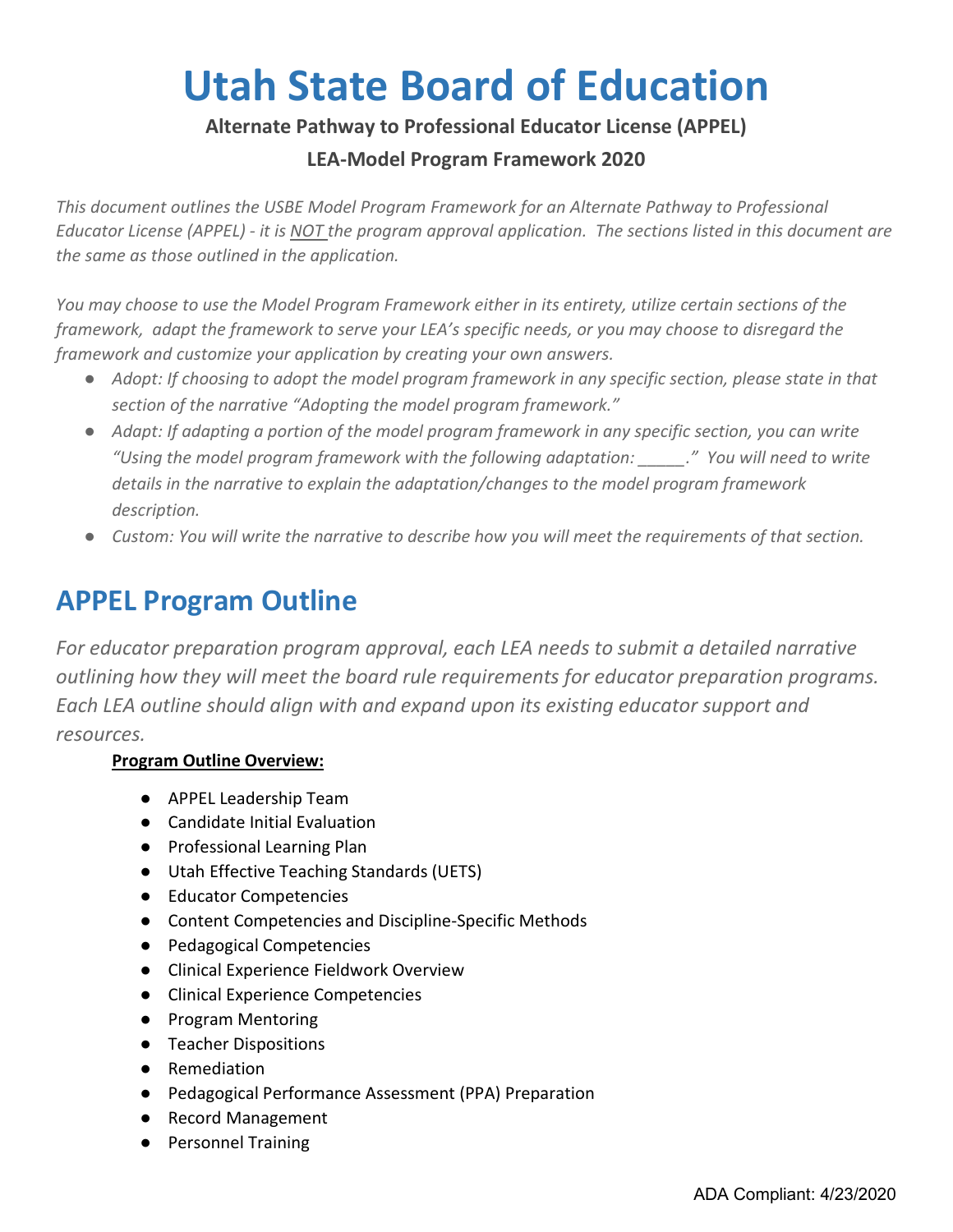# **LEA APPEL Leadership Team**

Г

Other than the Program Director these may be specific individuals or specific designees in your LEA (i.e., HR director, principal, etc.). Multiple roles may be assigned to one leadership team member. *If you would like to utilize this leadership team chart, please include the chart with your application as an appendix item.*

| <b>LEA Name:</b>                                                                                  |                                                                                                                                                                                                                                                                             |
|---------------------------------------------------------------------------------------------------|-----------------------------------------------------------------------------------------------------------------------------------------------------------------------------------------------------------------------------------------------------------------------------|
| <b>Leadership Title</b>                                                                           | Role/Responsibility and Qualifications/Skills                                                                                                                                                                                                                               |
| <b>Program Director</b><br>Project management, organization,<br>leadership, trainer, communicator | Name:<br>E-mail:<br><b>Phone:</b><br><b>Role:</b> Point of contact, directs all elements of the program,<br>communicates with administration, personnel and<br>candidate, ensures personnel training, schedules candidate<br>progress meetings, controls documents/records. |
|                                                                                                   | Preferred Qualifications: Level 2/Professional License<br>with years of experience, administrative license, school or<br>district-level leadership experience                                                                                                               |
| <b>Transcript Reviewer</b><br>Attention to detail, communication                                  | Name:<br>E-mail:<br><b>Phone:</b><br>Role: Reviews candidate transcripts for content and<br>pedagogy coursework, consulting with Pedagogy<br>Consultant and Content Consultants as needed.<br><b>Preferred Qualifications: Bachelor's degree, licensed</b><br>educator      |
| <b>Pedagogy Consultant</b><br>Expert in the field of education                                    | Name:<br>E-mail:<br><b>Phone:</b><br><b>Role:</b> Reviews transcripts and PLPs for pedagogical<br>soundness.<br><b>Preferred Qualifications:</b> Level 2 or Professional License,<br>instructional coach, experience as a mentor, conducting<br>professional learning, etc. |
| <b>Content Consultants</b><br>Expert in the appropriate content<br>area/discipline                | Name:<br>E-mail:<br><b>Phone:</b><br><b>Role:</b> Reviews transcripts and PLPs for content-specific<br>soundness.                                                                                                                                                           |

┑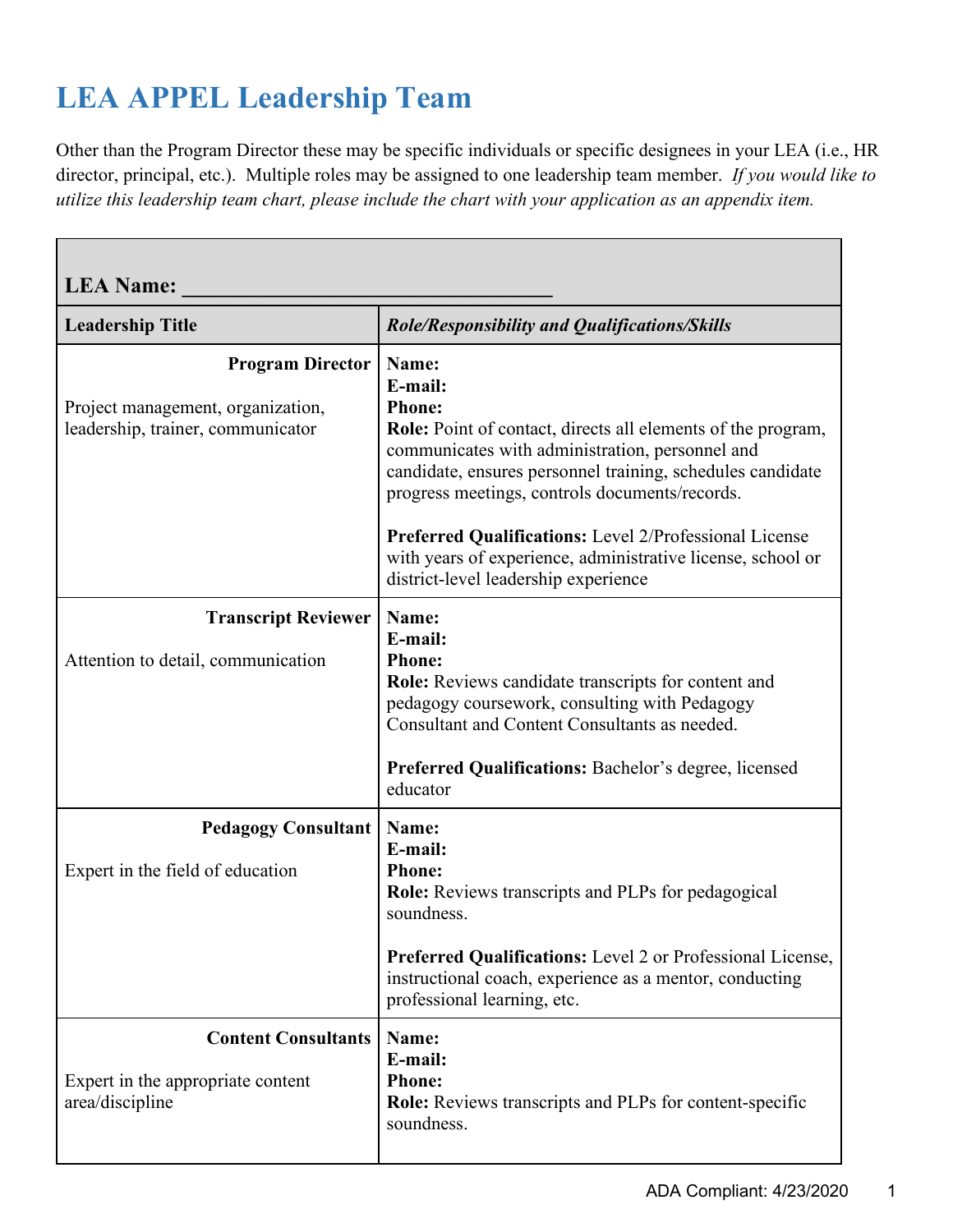|                                                                                                                               | Preferred Qualifications: Level 2 or Professional License,<br>content specialist, experience with standards<br>implementation, mentoring content educators                                                                                                                                                                                                                                                                                             |
|-------------------------------------------------------------------------------------------------------------------------------|--------------------------------------------------------------------------------------------------------------------------------------------------------------------------------------------------------------------------------------------------------------------------------------------------------------------------------------------------------------------------------------------------------------------------------------------------------|
| <b>Plan Writer   Name:</b><br>Organization, communication, attention<br>to detail                                             | E-mail:<br><b>Phone:</b><br><b>Role:</b> After transcript review, and upon consultation with<br>other team members, writes up the candidate's Professional<br>License Plan.<br>Preferred Qualifications: basic computer literacy                                                                                                                                                                                                                       |
| <b>Clinical Experience Coordinator</b><br>Communication, management,<br>mentoring skills, modeling correct<br>practice        | Name:<br>E-mail:<br><b>Phone:</b><br>Role: Selects, trains, and monitors preparation program<br>mentor-educators and coordinates candidate fieldwork<br>experiences such as scheduling substitutes, arranging<br>observations, and supporting candidate needs.<br>Preferred Qualifications: Level 2 or Professional License,<br>prior Mentor experience; school or district-level leadership,<br>prior work with pre-service teacher or university EPP |
| <b>Pedagogical Performance Assessment</b><br>Specialist<br>Communication, modeling correct<br>practice, organization, support | Name:<br>E-mail:<br><b>Phone:</b><br><b>Role:</b> Trained by PPA provider, prepares candidates for<br>and supports candidates through the performance<br>assessment process<br><b>Preferred Qualifications:</b> Level 2 or Professional License,<br>prior mentor experience, taken the PPA themselves or<br>completed NBCT portfolio                                                                                                                   |
| <b>Progress Monitor</b><br>Organization, communication                                                                        | Name:<br>E-mail:<br><b>Phone:</b><br>Role: Tracks PLPs, collects appropriate evidence, and<br>ensures candidates are progressing through their plan and<br>appropriately supported.<br>Preferred Qualifications: experience in an educational<br>setting, mentor experience, job coach experience                                                                                                                                                      |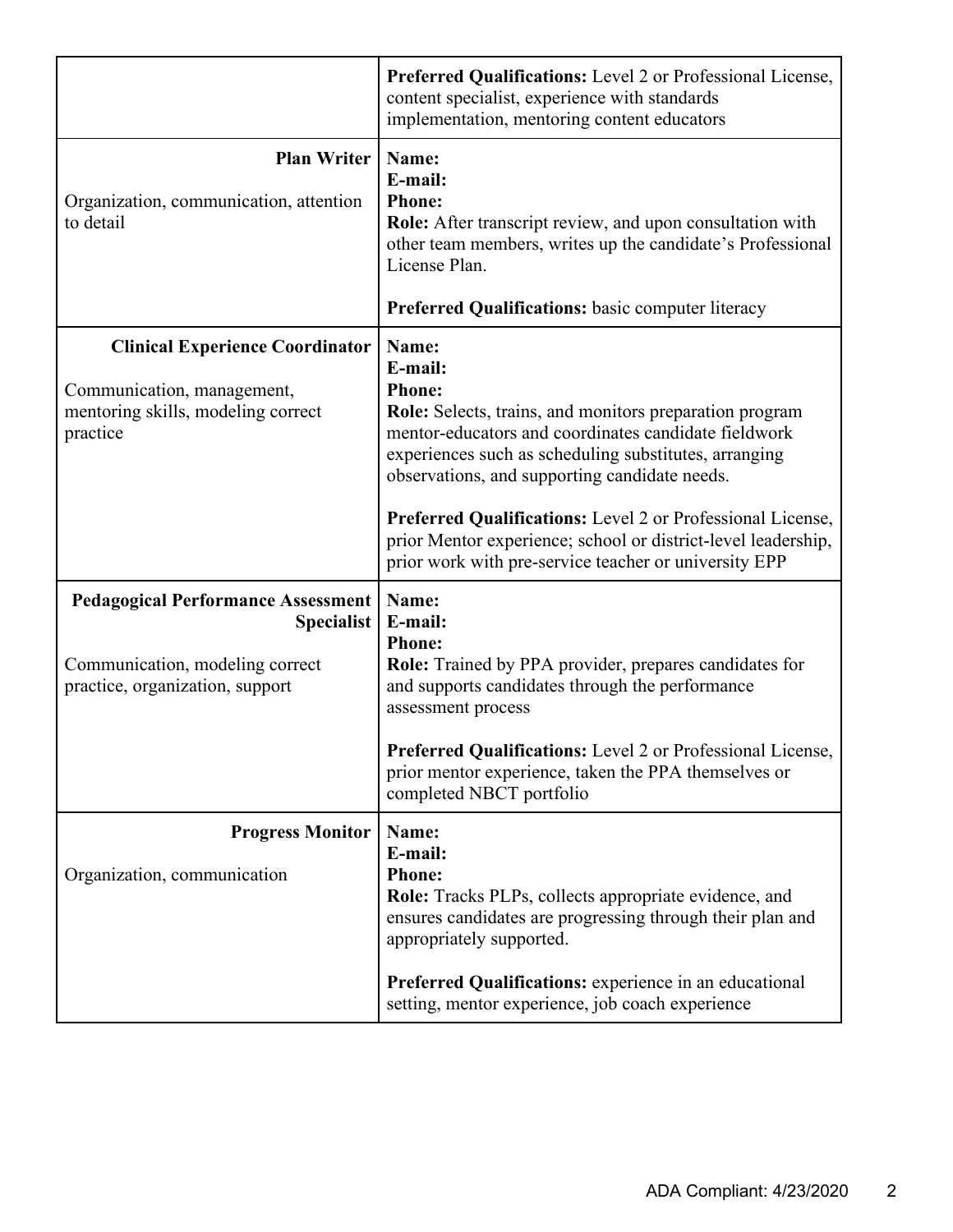*CANDIDATE INITIAL EVALUATION: Describe how the program will review existing documentation and transcripts to identify content and pedagogical competencies already met by the candidate.*

**Transcript reviews** are conducted as outlined in the guidelines provided by USBE including these processes:

- Pedagogy Consultant reviews official transcripts, MIDAS transcripts, collects course descriptions for all pedagogy coursework to detail which competencies are met.
- Content Consultant reviews official transcripts, MIDAS transcripts, and Endorsement forms, collecting course descriptions for all content and methods coursework. Consult with USBE specialists as needed.
- Plan Writer collates the Consultants' results and creates draft PLPs for each of the candidate's Associate license areas with related Associate endorsements using the Model Program PLP templates for each of the teaching assignments. (Since endorsement requirements will be evolving over the 2020/21 school year, completing the content knowledge portion of a candidate's Professional Learning Plan may be postponed until the revised endorsement forms are published by USBE.)

*PROFESSIONAL LEARNING PLAN: Describe how the program will write, monitor and show completion of each candidate's personalized professional license plan based on the requirement analysis. Describe how the candidates will demonstrate progress and achievement throughout the program.*

A **Professional License Plan (PLP)** template is provided by USBE. The PLP template includes elements from Board Rule R277-304 such as pedagogy/content studies, educator dispositions, educator competencies, clinical experience competencies, UETS evaluations, and the pedagogical performance assessment. The Plan Writer fills in the studies portion of the template according to the transcript review analysis. Endorsement templates are provided by USBE to track evidence of what studies have met endorsement requirements.

The draft PLP is created no later than **thirty days** after work begins in the classroom.

#### **Clinical Experiences Coordination**

The Clinical Experience Coordinator selects, trains, and monitors mentor-educators.

The candidate's assigned mentor-educator models, advises' and supports the candidate through the program experience. The mentor-educator is an advocate for the candidate and helps them through their educator preparation experience by guiding the candidate through school and district policies and procedures, answering questions, providing resources, reviewing curriculum plans, observing instruction, ensuring the candidate is familiar with UETS and the evaluation tool, and coaching them through the educator dispositions and clinical experience competencies, etc.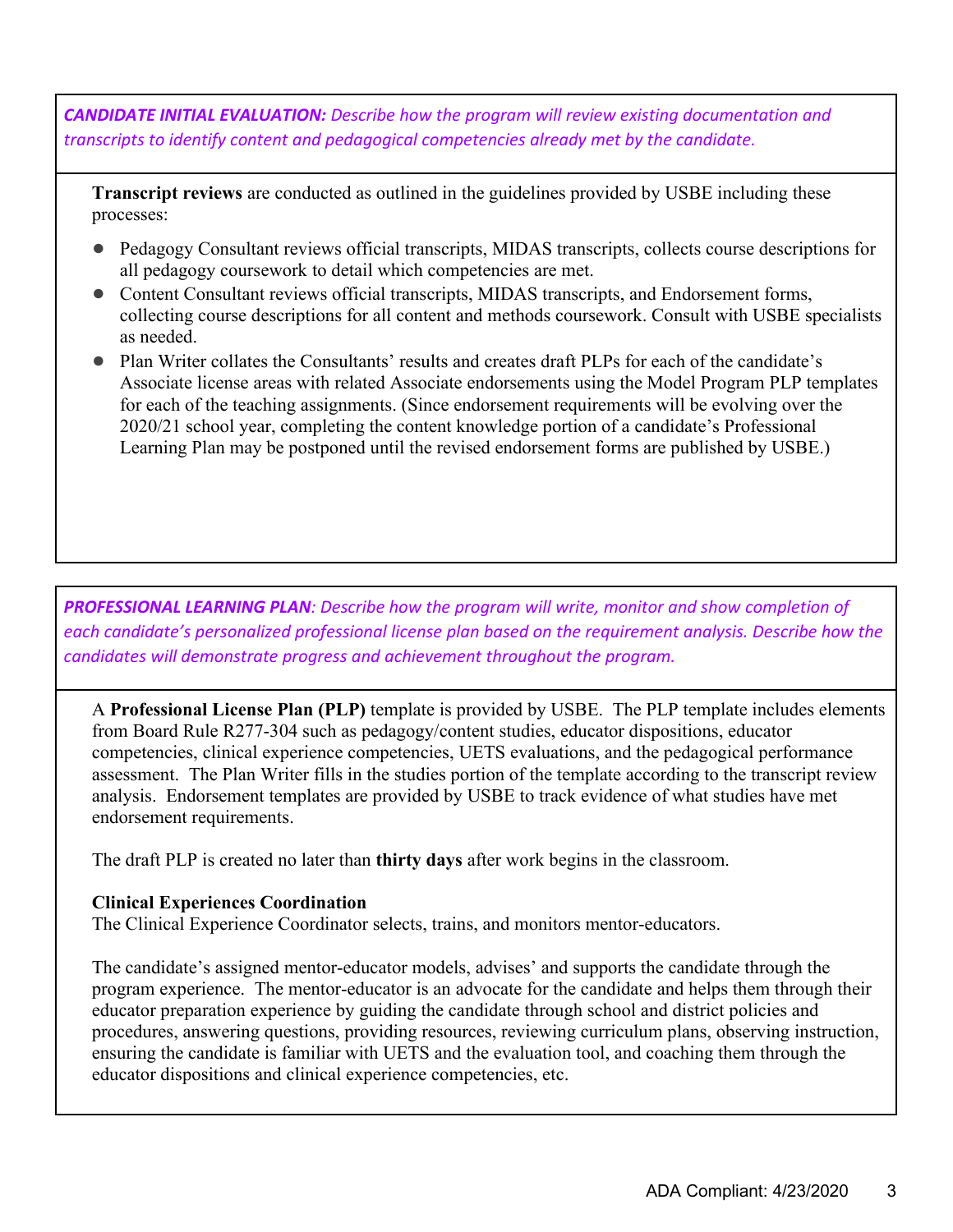The mentor-educator performs, or has performed, substantially the same duties as the candidate. Release time is provided to work as a mentor-educator or be assigned as an instructional coach or equivalent position.

#### **Initial Consultation**

An initial consultation meeting is held between the candidate, the Program Director (or designated team member), and mentor-educator to lay out the candidate's draft PLP and timeline. This also happens no later than **thirty days** after work begins in the classroom.

#### **Administrator Annual Evaluations for UETS**

The school administrator observes the candidate's classroom mastery of UETS and disposition for teaching at least twice yearly using the LEA observation tool based on UETS. The administrator meets with the candidate to review the results of the observation/evaluation. See [R277-531](https://rules.utah.gov/publicat/code/r277/r277-531.htm) for board rule guidelines for evaluation system and  $\frac{R277-533}{R277}$  for board rule guidelines for evaluating educators.

#### **Disposition/Progress Consultations**

Candidates are placed on an approximate timeline for the work to be completed on the PLP. Regular progress meetings with the candidate, Program Director, Progress Monitor, school administrator and mentor-educator(s) are conducted (at least one per year) to ensure the candidate is progressing through the PLP according to the proposed PLP timeline.

The Progress Monitor maintains documentation of any PLP progress updates with signatures signing off on competencies met, evaluations completed, studies finished, etc.

Upon the candidate's successful competencies demonstration on every item on the PLP, the Program Director recommends the candidate to USBE for professional licensure.

#### **Pedagogical Performance Assessment**

The Pedagogical Performance Assessment (PPA) is the culminating assessment for the candidate in the APPEL program. It requires an intense combination of portfolio evidence, teaching instruction and reflection, and is completed over time.

The PPA Specialist receives training directly from the assessment provider/vendor on how to prepare candidates to complete the assessment successfully. Based on the PLP timeline, the PPA Specialist prepares candidates for the assessment. The PPA Specialist monitors the candidate's progress through the assessment, in accordance with policy.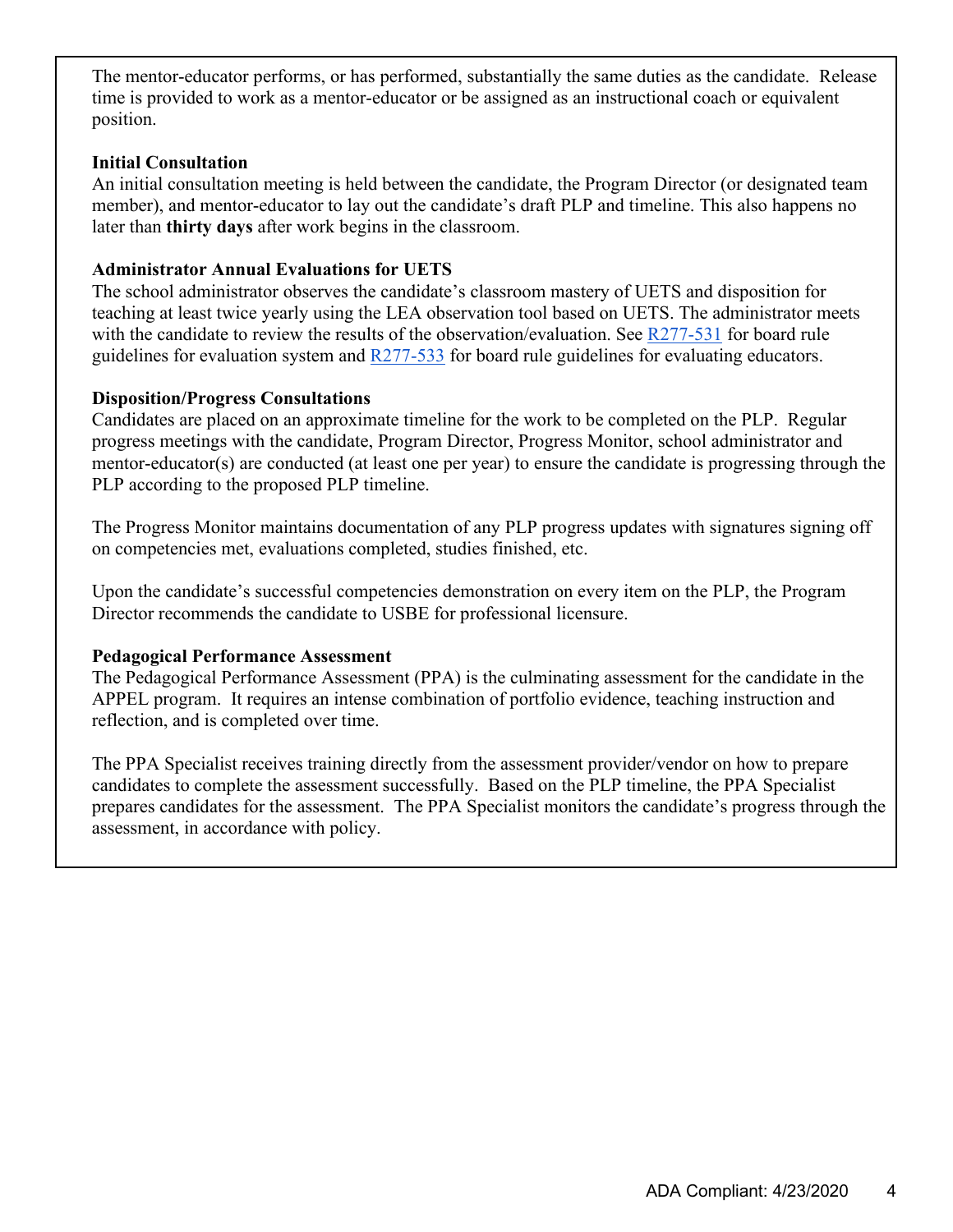*UTAH EFFECTIVE TEACHING STANDARDS (UETS): Describe how your program will support and evaluate candidates in demonstrating competency that meet Utah Effective Teaching Standards proficiency levels. Refer to the [UETS Booklet](https://schools.utah.gov/file/e2c4a21d-853c-4de0-963c-ad4aff0f59a3) for standard details. Include the evaluation tool your APPEL program will use as an appendix item.*

The mentor-educator ensures the candidate understands the ten standards and is developing competency in teaching as outlined in the Utah Effective Teaching Standards (UETS). To document progress over time, the school administrator observes and evaluates the candidate a minimum of two times per school year using the UETS rubric or an LEA evaluation tool that is based on the UETS.

To successfully complete the UETS portion of the Professional Learning Plan, the candidate must meet a minimum of Emerging/Minimal proficiency in all UETS standards.

*EDUCATOR COMPETENCIES: How will the program ensure each candidate successfully demonstrates competency in all educator competencies outlined in Board Rule 304.3(4)?*

Progression towards competency demonstration will be determined by the mentor-educator reviewing curriculum lesson plans, observations including discussion and reflection with the candidate, and/or the administrator evaluation reports. During reflection times, the mentor-educator and candidate will jointly discuss the state of competency and identify what further work needs to be completed to demonstrate mastery for the administrative evaluation.

a) content and content-specific pedagogy appropriate for the area of licensure;

APPEL leadership will, based on the transcript review, determine what content-specific pedagogy and additional content courses are required for the candidate to complete endorsement coursework requirements.(This will evolve over time as USBE works through endorsement content requirements - APPEL programs should focus on pedagogy initially.)

b) knowledge of the Utah Educator Professional Standards contained in [Board Rule R277-515;](https://rules.utah.gov/publicat/code/r277/r277-515.htm)

Augmenting what the candidate learned in the four required Associate Educator License modules, the mentor-educator and administrator will ensure that the candidate knows the Utah Educator Professional Standards through observation, discussion, and reflection.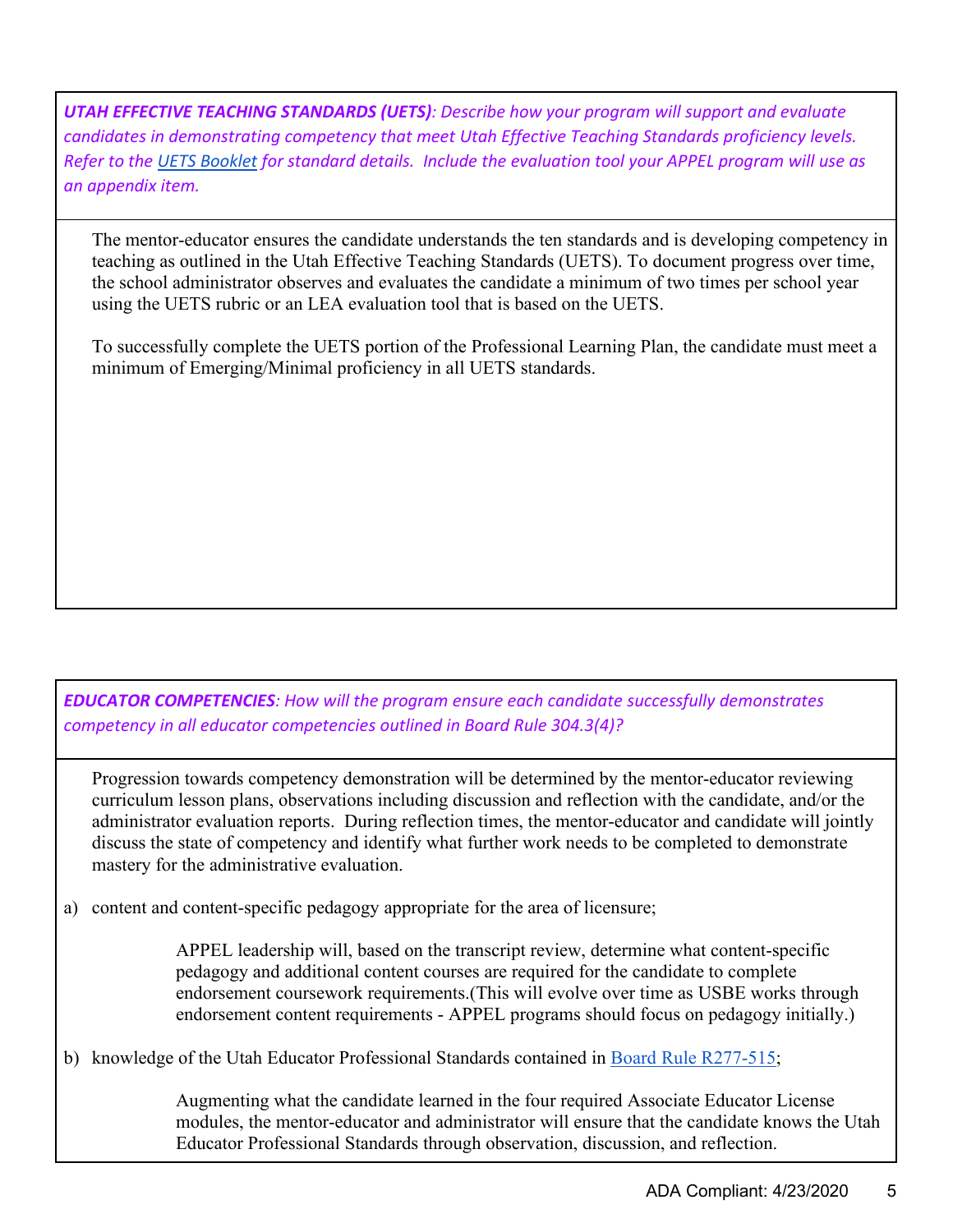c) creating effective learning environments by establishing and implementing routines and procedures with consistent expectations;

> Candidates will complete a course of study focused on classroom management, creating effective learning environments, and developing routines and procedures. Candidates will observe effective learning environments created by other educators. Candidates will demonstrate their competencies implementing the concepts learned in their studies by developing an effective learning environment in their own classroom.

d) skills in providing tier one and tier two instruction and intervention using the Utah Core Standards and positive behavior supports for each student within a multi-tiered system of supports;

> Candidates will complete courses of study on instructional planning and assessment, basic special education law, and instruction that include positive behavior supports and MTSS principles. Candidates will demonstrate their competencies implementing the concepts learned in their studies by planning and executing appropriate instruction and supports in their lessons.

e) integrating technology to support and meaningfully supplement student learning, including the effective use of software for personalized learning;

> Candidates will complete a course of study on instructional technology. Candidates will demonstrate their competencies implementing the concepts learned in their studies by incorporating technology in lesson planning and classroom instruction as a learning strategy and resource for student learning.

f) designing, administering, and reviewing educational assessments in a meaningful and ethical manner;

Candidates will complete a course of study on assessment. Candidates will explore various assessment strategies used by other educators in their content area. Candidates will demonstrate their competencies in assessment by creating and administering a variety of assessments with their students.

g) analyzing formative and summative assessments results to inform and modify instruction;

Candidates will complete a course of study on assessment. Candidates will demonstrate their competencies in assessment analysis by working with their mentor-educator to analyze assessment evidence for insight into student learning and making appropriate adjustments to assessments to enhance student understanding.

h) assessing students for competency for the purpose of personalized learning;

Candidates will complete a course of study on assessment. Candidates will demonstrate their competencies in assessing students for personalized learning by developing appropriate strategies in their lesson planning for personalized learning instruction.

- i) skills in implementing personalized learning practices that consider the whole child including:
	- i. trauma-informed instructional practices;
	- ii. restorative instructional practices.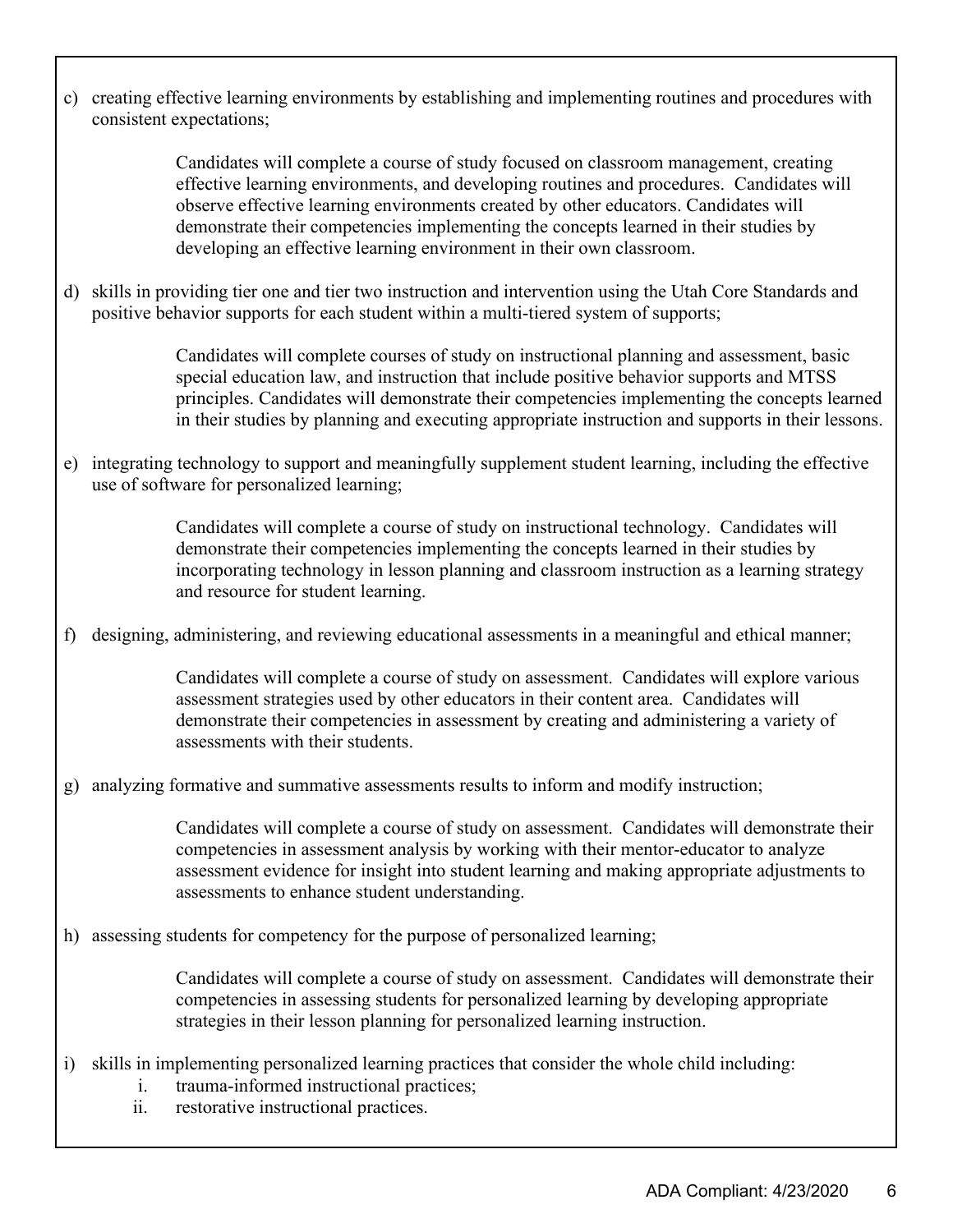Candidates will participate in grade-level or content-level team discussions on effective trauma-informed instructional practices around safety, connections, and emotion management. Candidates will demonstrate their competency by, in consultation with the mentor-educator, making adjustments in classroom culture, policies, and non-punitive practices to better support student success.

- j) knowledge and skills designed to assist in the identification of students with disabilities to meet the needs of students with disabilities in the general classroom, including:
	- i. knowledge of the IDEA and Section 504 of the Rehabilitation Act;
	- ii. knowledge of the role of non-special-education teachers in the education of students with disabilities;
	- iii. knowledge and skills in implementing least restrictive behavior interventions;
	- iv. skills in implementing and assessing the results of interventions;
	- v. skills in the implementation of an educational program with accommodations, modifications, services, and supports established by an IEP or a 504 plan for students with disabilities in the general education classroom.

Candidates will complete a course of study on basic special education law and instruction. Candidates will demonstrate their understanding of special education by sharing least restrictive behavior strategies, making appropriate accommodations, providing appropriate support for special education students, and taking part in a minimum of two IEP or 504 plan meetings.

- k) knowledge and skills designed to meet the needs of diverse student populations in the general education classroom, including:
	- i. allowing students multiple ways to demonstrate learning that are sensitive to student diversity;
	- ii. creating an environment using a teaching model that is sensitive to multiple experiences and diversity;
	- iii. designing, adapting, and delivering instruction to address each student's diverse learning strengths and needs;
	- iv. incorporating tools of language development into planning, instruction, and intervention for students learning English and supporting the development of English proficiency.

Candidates will complete a course of study on teaching diverse populations. Candidates will demonstrate their competencies in creating a diversity-friendly learning environment by implementing diverse instruction strategies to meet student's individual needs, allowing students to demonstrate their learning in diverse ways, as well as considering and incorporating language development tools, as appropriate, for their classes.

l) knowledge and skills in collaborating with parents and guardians.

Candidates will demonstrate their ability to communicate and collaborate with parents and guardians by participating in parent-teacher conferences as well as conducting personalized contacts, as appropriate and needed, for student support and intervention.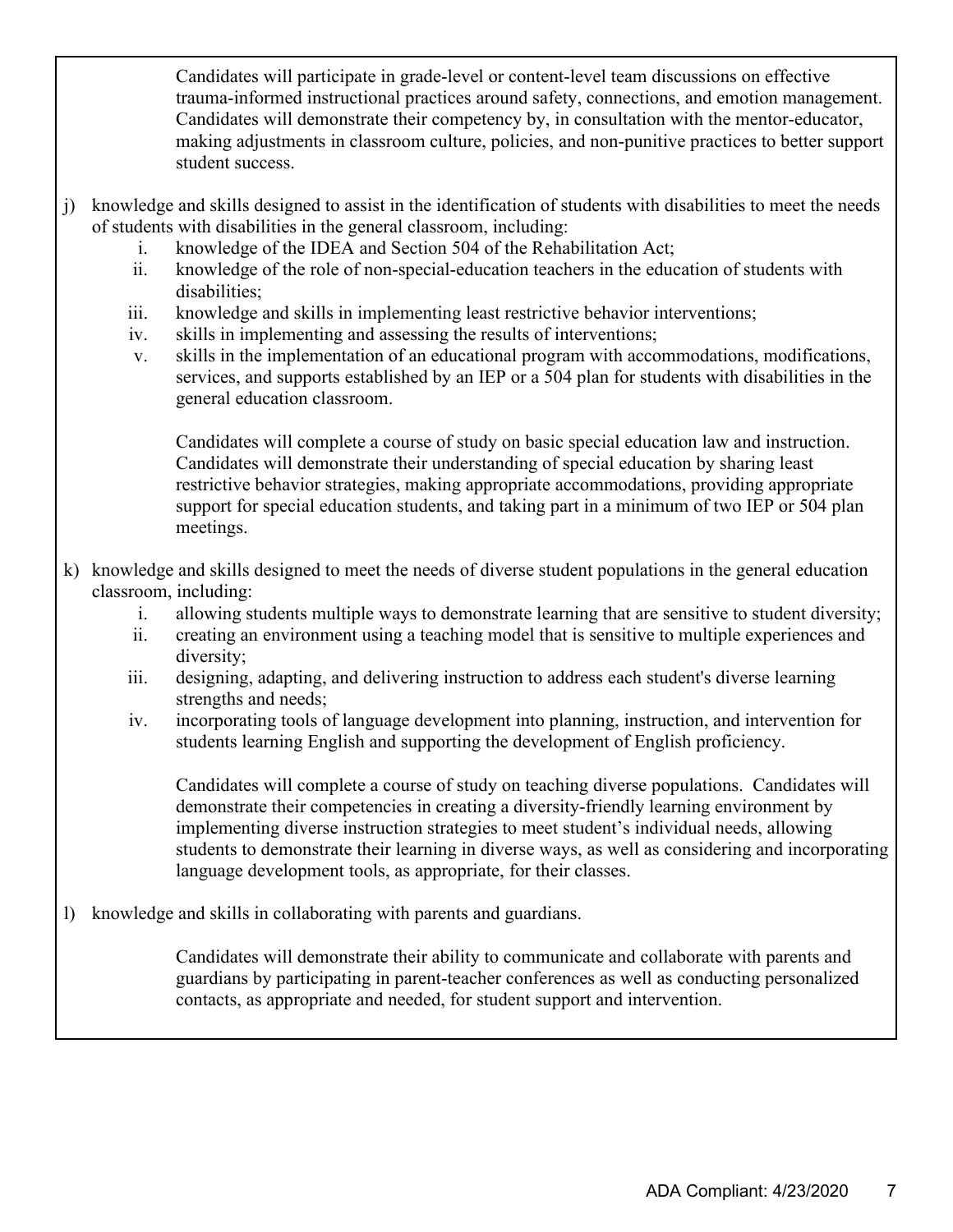*CONTENT COMPETENCIES AND DISCIPLINE-SPECIFIC METHODS: Describe how the program will help candidates meet the content knowledge needs of candidates. Individual course information is not necessary, but the program should indicate who they will work with to meet these requirements; e.g. USBE, university, college, etc.* 

*(Response in this area may be general since endorsement requirements will be evolving over the 2020/21 school year. Completing the content knowledge portion of a candidate's Professional Learning Plan may be postponed until the revised endorsement forms are published by USBE.)*

The following learning outcomes must be covered in the APPEL program. The learning outcomes from Board Rule are grouped under the bolded topics. [The LEA APPEL program is responsible to guide candidates on how to accomplish the pedagogical and content studies. The LEA will determine who will provide the studies.]

- **Additional content coursework** (as necessary)
	- Content coursework gaps identified from the endorsement form transcript review
- **Methods of Teaching content course or appropriate CTE conference**
	- Content-specific methods appropriate for the area of licensure.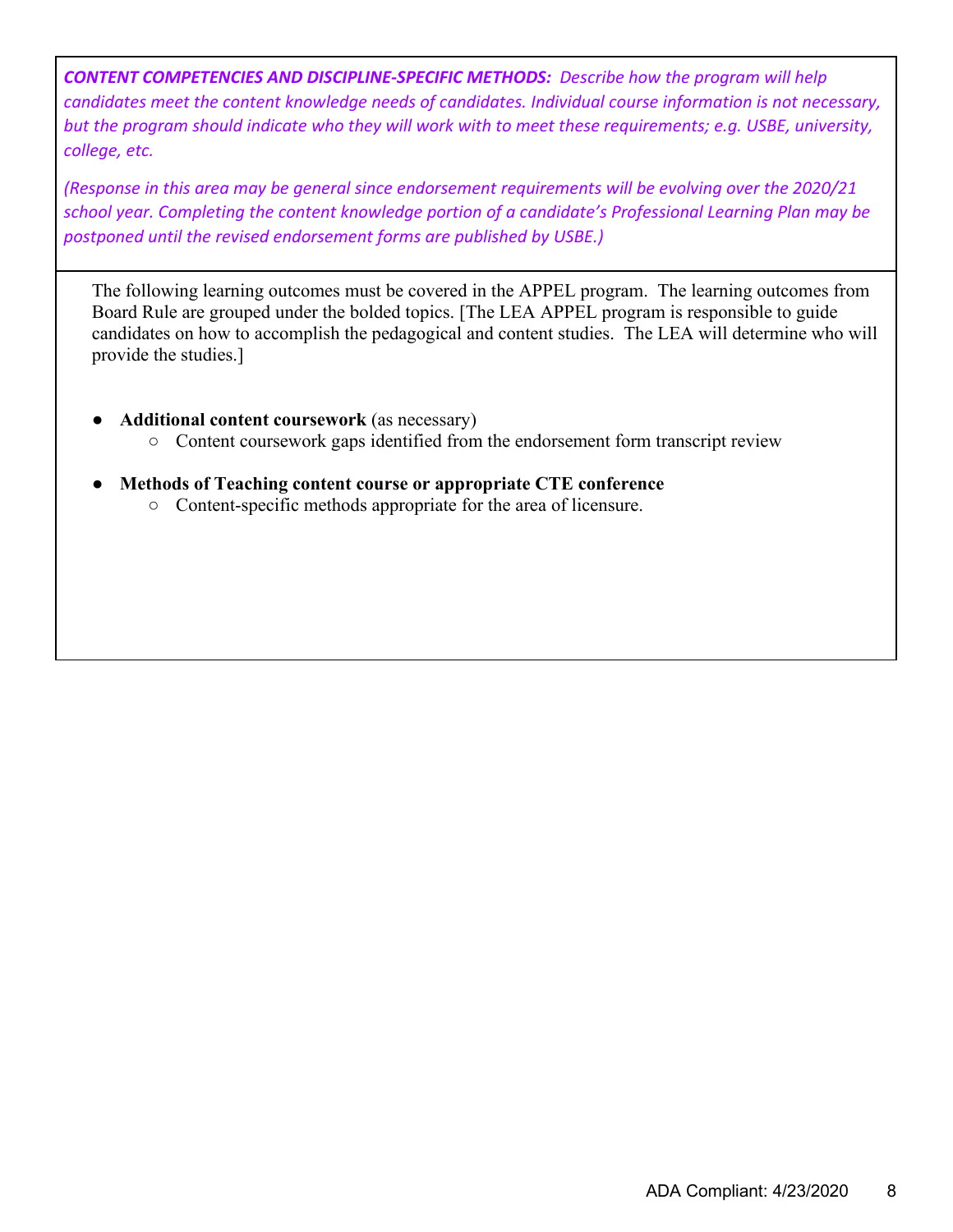*PEDAGOGICAL COMPETENCIES: Describe how the program will help candidates meet the pedagogical knowledge needs of candidates. If the program will be creating custom coursework, please include a course title and course description for each. If the program will be partnering with a university or college, provide course names and a crosswalk of required competencies.*

The following learning outcomes must be covered in the APPEL program. The learning outcomes from Board Rule are grouped under the bolded topics. [USBE will be vetting coursework aligned to these requirements and will inform LEAs of all approved options. The LEA APPEL program is responsible to guide candidates on how to accomplish the pedagogical and content studies. The LEA will determine who will provide the studies.]

- **Creating a Learning Environment** (best practices in classroom management)
	- Creating effective learning environments by establishing and implementing routines and procedures with consistent expectations; skills in implementing personalized learning practices that consider the whole child including: trauma-informed instructional practices; and restorative instructional practices.
- **Curriculum Scope and Sequence - Instruction, Technology, Assessment, Planning**
	- Planning instruction and assessment in content-specific teams and in cross-curricular teams.
	- Designing, administering, and reviewing educational assessments in a meaningful and ethical manner; formative and summative assessments results to inform and modify instruction; assessing students for competency for the purpose of personalized learning.
	- Integrating technology to support and meaningfully supplement student learning, including the effective use of software for personalized learning.
	- Knowledge of the Utah Educator Professional Standards (UETS); knowledge and skills to collaborate with parents and guardians; skills in providing tier one and tier two instruction and intervention on the Utah Core Standards and positive behavior supports to each student within a multi-tiered system of supports.
- **Literacy Strategies in the Content Area** (reading, writing, mathematics)
	- Literacy and quantitative learning objectives in content specific classes in alignment with the Utah Core Standards, including diagnosis, planning, and implementing remediation for struggling students.
- **Working with Diverse Learners** (which includes language acquisition for Language Learning students)
	- $\circ$  Knowledge and skills to meet the needs of diverse student populations in the general education classroom, including: allowing students multiple ways to demonstrate learning that are sensitive to student diversity; creating an environment using a teaching model that is sensitive to multiple experiences and diversity; designing, adapting, and delivering instruction to address each student's diverse learning strengths and needs; and incorporating tools of language development into planning, instruction, and intervention for students learning English and supporting the development of English proficiency.
- **Introduction to Special Education**
	- Knowledge and skills designed to assist in the identification of students with disabilities and to meet their needs in the general classroom, including: knowledge of the IDEA and Section 504 of the Rehabilitation Act; knowledge of the role of non-special-education educators in the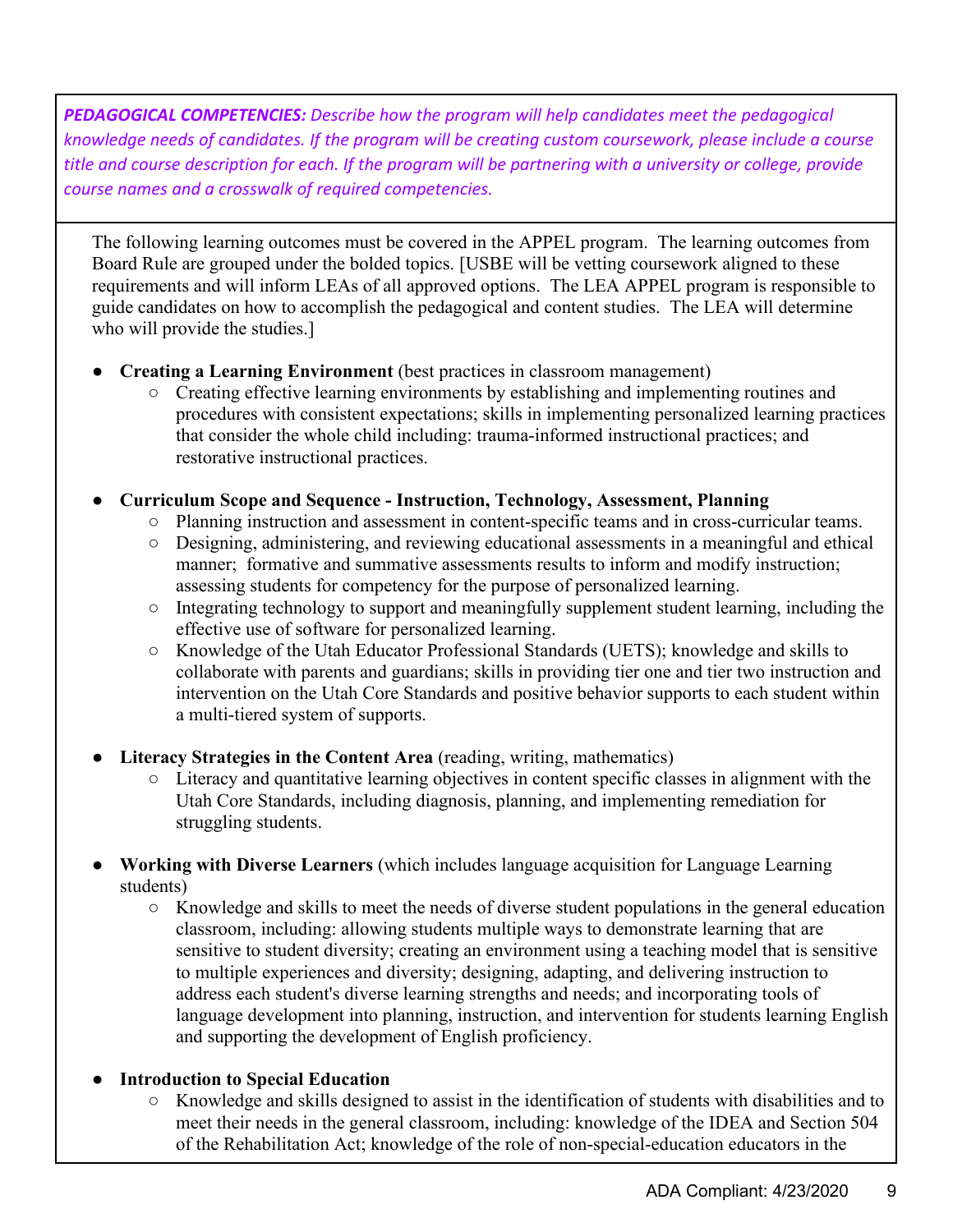education of students with disabilities; knowledge and skills in implementing least restrictive behavior interventions; skills in implementing and assessing the results of interventions; and skills in the implementation of an educational program with accommodations, modifications, services, and supports established by an IEP or a 504 plan for students with disabilities in the general education classroom.

*CLINICAL EXPERIENCE/FIELDWORK OVERVIEW: Describe how the program will support candidates to meet board rule requirements to observe, practice skills, and reflect on teaching that:*

- *Are significant in number, depth, breadth, and duration;*
- *Are progressively more complex;*
- *Occur in multiple schools and classrooms;*
- *Include working with all types of students; and*
- *Include creating and consistently implementing beginning of semester or school year classroom procedures and practices.*

In order to meet these requirements for each candidate, the Clinical Experiences Coordinator will:

- Create a fieldwork observations schedule as part of each candidate's PLP.
- Provide release time for the candidate, once every three weeks, for the first three months of teaching (for 1-2 class periods) to observe master educator classrooms. This release time must be other than the candidate's prep period. A substitute for the candidate's release time must be provided.
- Provide full-day release time at least three times over the following six months for the candidate to observe master educators' classrooms and educators in their content area. These full-day release time observations can occur in a different school(s), but must be the entire school-day and include the mentor-educator as much as possible so reflection on the practices observed can happen together. Substitutes for the candidate's and mentor-release time are provided.
	- One visit (specific placement and experience through observation and reflection) is focused on the needs of ethnically diverse students and language acquisition.
	- One visit (specific placement and experience through observation and reflection) is focused on students from low SES and their needs.
	- One visit (specific placement and experience through observation and reflection is focused on the needs of students with special needs.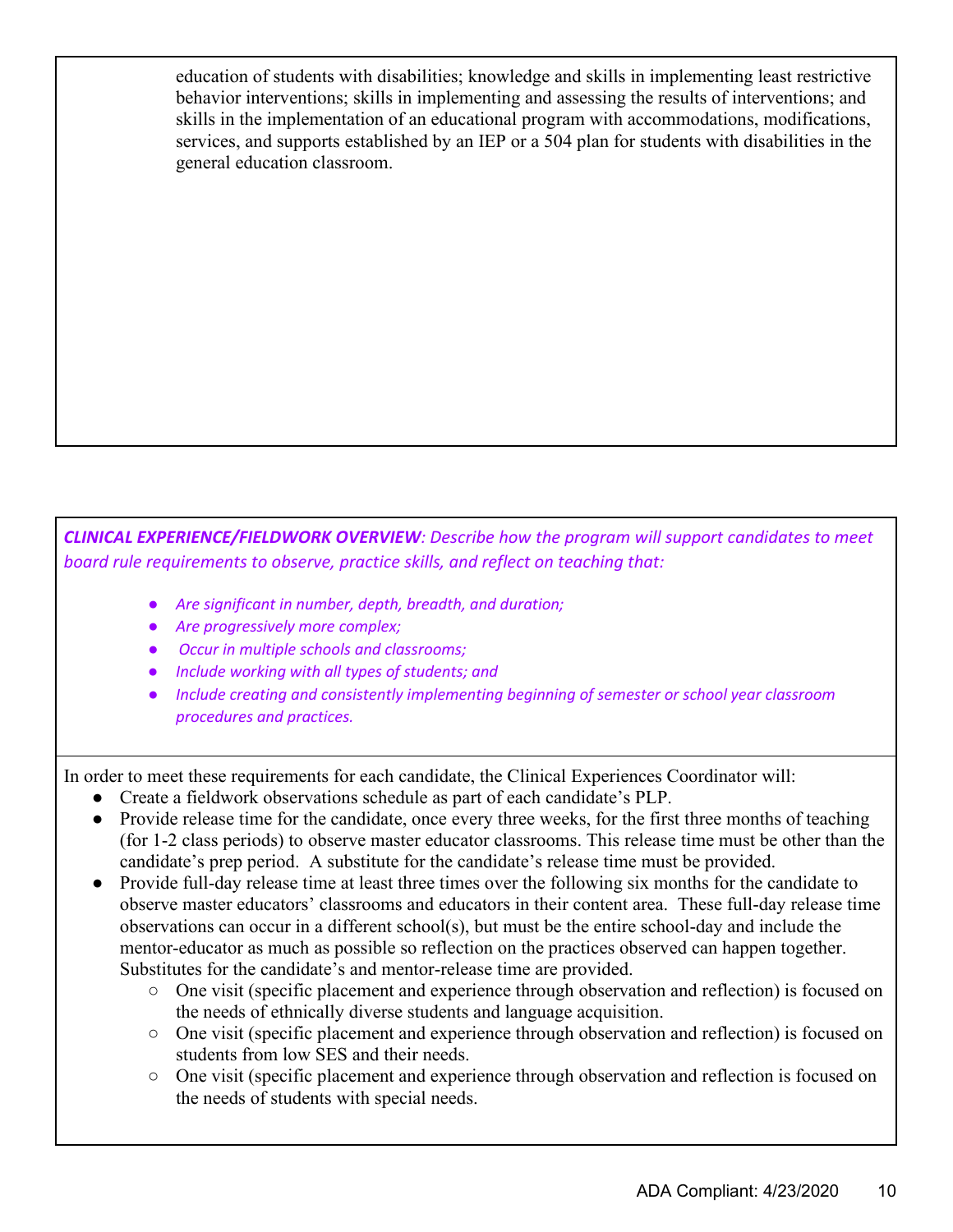- One visit (specific placement and experience through observation and reflection) is focused on the unique needs of the candidate (i.e., What does the candidate need to experience the most at that time?)
- Provide additional release time, as necessary, for the candidate to continue observation and reflection experiences in other classrooms and schools to bridge the gaps identified during progress consultations. [USBE recommends a full-day release time is scheduled every few months for the duration of time the candidate is in the APPEL program.]

*CLINICAL EXPERIENCE COMPETENCIES: How will the candidate's clinical experience be supervised to ensure the specific clinical experience competencies outlined in Board Rule 304.3(5) are met successfully through demonstration of knowledge and skills?*

Progression towards competency demonstration will be determined by the mentor-educator reviewing curriculum lesson plans and observations including discussion and reflection with the candidate and/or the administrator evaluation reports. Teacher artifacts such as a portfolio, written curriculum and assessments, reflections, etc. should be part of the demonstration of competency. During reflection times, the mentor-educator and candidate will jointly discuss the state of competencies and identify further work needs to be done to demonstrate mastery for the administrative evaluation.

a) implementing the planning and design, delivery, facilitation, assessment, evaluation, and reflection of a unit of instruction, including:

- i. systematic and explicit instructional design and implementation;
- ii. varied evidence-based instructional strategies;
- iii. developmentally appropriate and authentic learning experiences;
- iv. scaffolded instruction;
- v. differentiated instruction;
- vi. instruction targeting higher order thinking and metacognitive skills;
- vii. project-based or competency-based learning opportunities;
- viii. designing and selecting pre-assessments, formative, and summative assessments that align to student learning objectives;
- ix. revising instructional plans for future implementation or reteaching concepts as appropriate;

Candidates will demonstrate competency by completing the entire teaching cycle and documenting the reflection process with the mentor-educator and grade-level or content-level teams, revising and improving subsequent units of instruction.

b) integrating cross-disciplinary skills such as literacy or numeracy into instruction;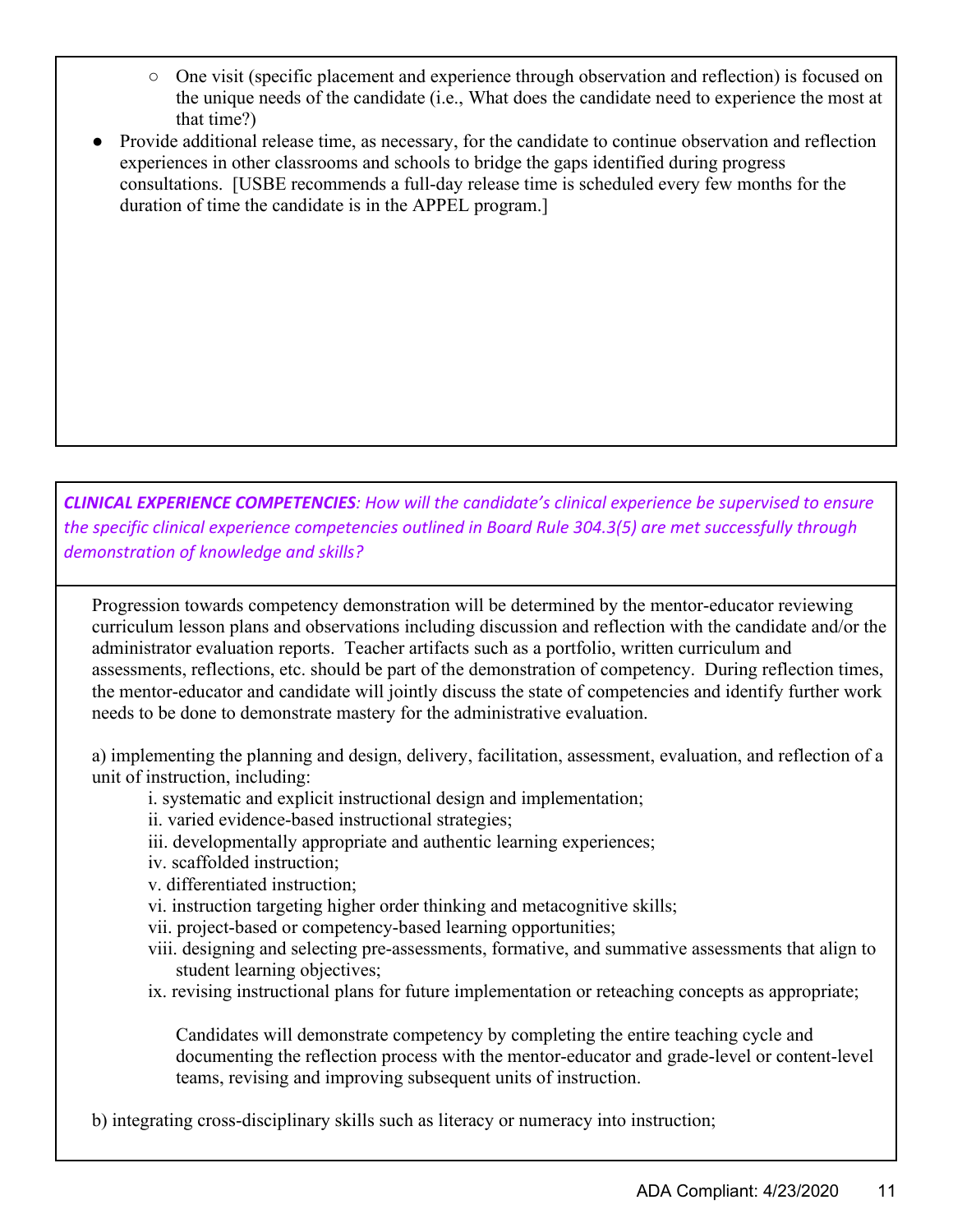Candidates will demonstrate competency by intentionally incorporating cross-disciplinary skills into their curriculum.

c) engaging students in the learning process;

Candidates will demonstrate competency by planning instruction that strengthens students' ownership of their own learning and provide opportunities for them to teach their peers.

d) utilizing technology to enhance and personalize instruction;

Candidates will demonstrate competency by incorporating technology resources into their curriculum to support and complement the instructional content.

e) implementing the accommodations, modifications, services, and supports as outlined in a student's IEP or 504 plan;

> Candidates will demonstrate competency by seeking information about, providing support for, and implementing appropriate accommodations in curriculum for a student's IEP or 504 plan.

f) evaluating student artifacts and assessments for the purposes of:

- i. measuring student understanding;
- ii. modifying instruction;
- iii. targeting tier two instruction and intervention in a multi-tiered system of support;
- iv. providing feedback to students; and
- v. documenting student progress (i.e., assigning an academic grade)

Candidates will demonstrate competency by using various assessment strategies, providing alternatives to assessment according to students' individual needs, and providing students specific and timely feedback on their work.

g) establishing and maintaining classroom procedures and routines that include positive behavior interventions and supports;

> Candidates will demonstrate competency by creating and teaching specific classroom procedures and routines for students to follow.

h) establishing and maintaining a positive learning climate;

Candidates will demonstrate competency by planning the classroom space, establishing and teaching students about a positive learning environment, and encouraging all students to contribute to the learning climate of the classroom.

i) reflecting on the teaching process and justifying instructional decisions;

Candidates will demonstrate competency by intentionally using a variety of instructional strategies to support and expand learner's communication, academic, and social skills. Candidates will reflect on the efficacy of the selected strategies.

j) collaborating with grade level, subject, or cross-curricular teams to:

i. analyze student data; and

ii. inform, plan, and modify instruction;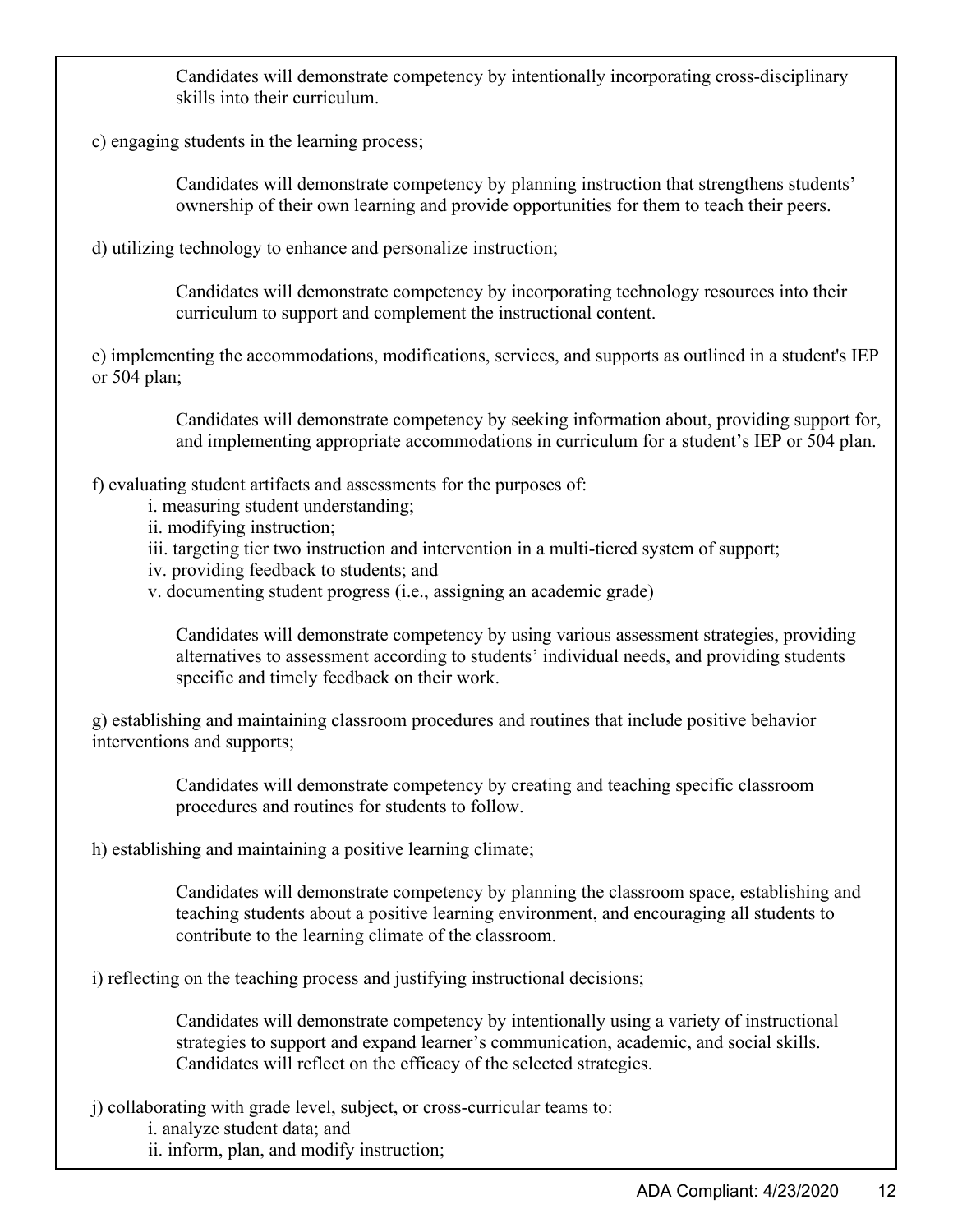Candidates will demonstrate competency by contributing to data discussions with grade-level or content-level teams, creating intervention strategies, and evaluating changes in resulting outcomes.

k) participating in at least one IEP meeting or parental consultation regarding a student that the program applicant has instructed;

> Candidates will demonstrate competency by working with a Special Educator educator prior to an IEP meeting, meaningfully participating during the meeting, and by implementing the IEP supports in the classroom with fidelity.

l) effectively communicating with parents, colleagues, and administration;

Candidates will demonstrate competency by regularly interacting with stakeholders to deepen understanding of individual student motivations and interests through conferences, written communication, and participation in school committees and meetings.

m) consulting with a school counselor regarding the emotional well-being of students and referring the students to a school counselor when necessary.

> Candidates will demonstrate competency by explicitly including trauma-informed instructional practices and restorative instructional practices consulting with a school counselor to refine understanding and classroom practices.

#### *PROGRAM MENTORING: Describe how you will select, train, and monitor mentor-educators for candidates.*

Each candidate is assigned at least one mentor-educator. In compliance with Board Rule R277-308 New Educator Induction and Mentoring, "mentor" means an educator with a professional educator license who is trained to advise, coach, consult and guide the development of a new educator. The candidate's mentoreducator(s) must perform, or have performed, substantially the same duties as the candidate, with release time to work as a mentor-educator or be assigned as an instructional coach or equivalent position. The mentor-educator observes, consults, and gives quality feedback, as well as accompanies the candidate during the clinical experience events scheduled in the PLP to provide reflection guidance and interactions.

The key mentor-educator responsibility is to observe and give feedback in order to help the candidate meet the pedagogical requirements described in R277-301.5(5) including the Utah Effective Teaching Standards described in R277-530. The mentor-educator does not serve as an evaluator of the educator.

Mentor-educators are selected by the Program Director and building principal, in consultation with the APPEL Leadership Team with the following criteria:

- Possesses a Utah professional educator license and preferring at least three years teaching experience;
- Performs, or has performed, substantially the same instructional duties as the candidate;
- Models effective standards-based teaching and demonstrates high leverage practices;
- Displays strong intra- and interpersonal and teaming skills;
- Has or will have participated in state-hosted Mentor Training in observation and quality feedback skills. See [Board Rule R277-308.](https://rules.utah.gov/publicat/code/r277/r277-308.htm)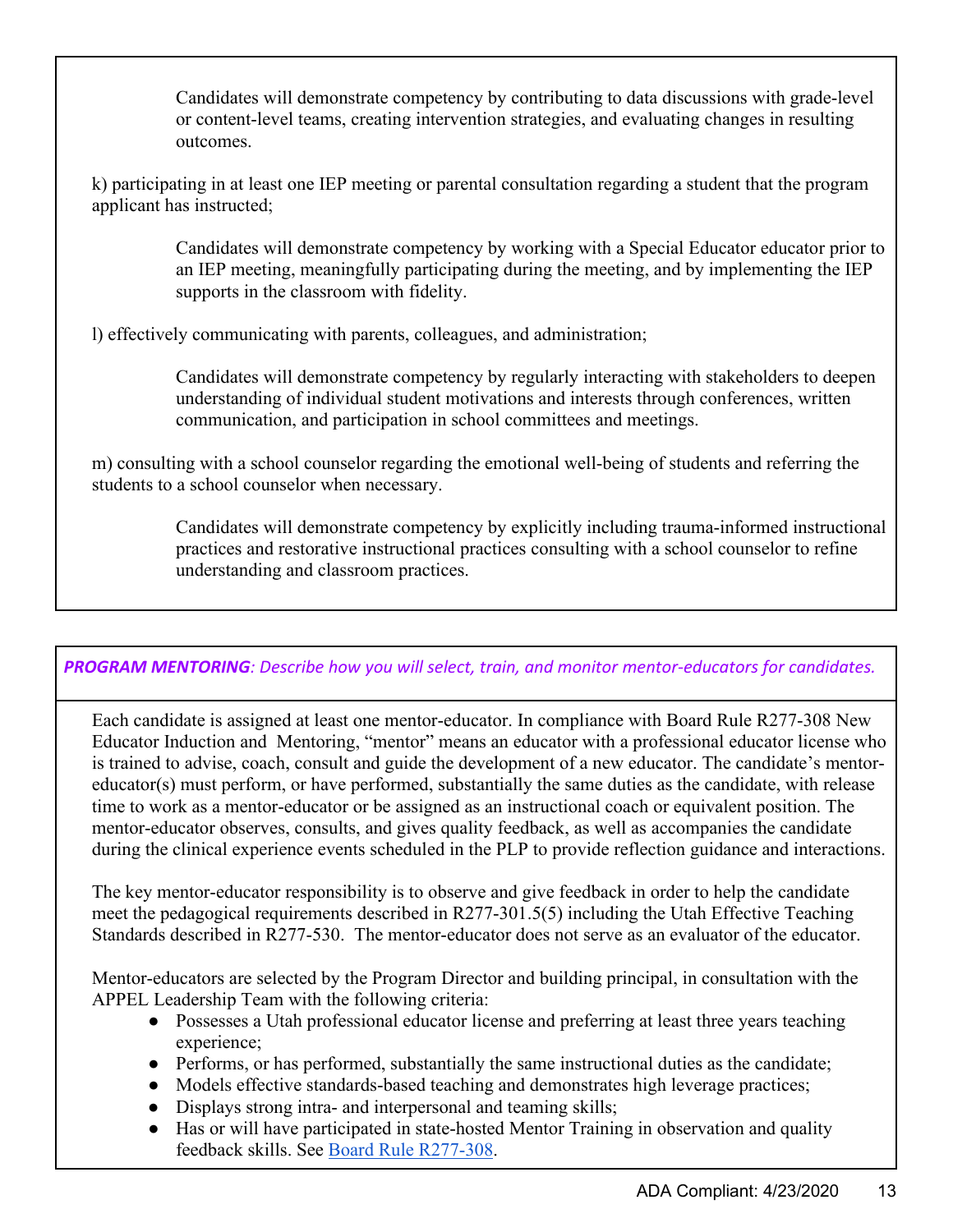To prepare APPEL mentor-educators, the Clinical Experience Coordinator provides one-on-one initial orientation with mentor-educators and then conducts regular check-ins with each mentor-educator to ensure the mentor-educator completely understands the responsibility to the candidate, the candidate's PLP, and ensure mentoring fidelity.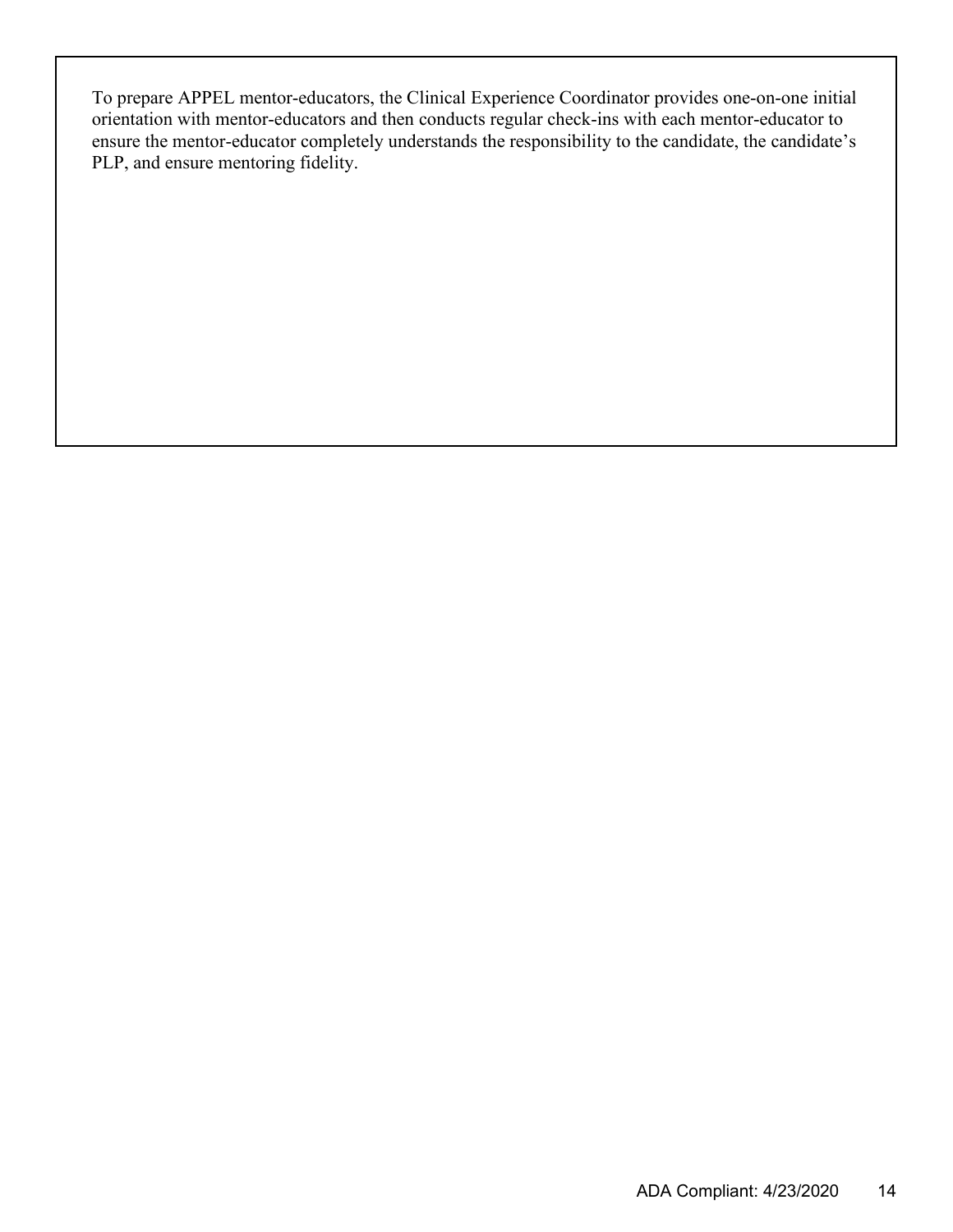*TEACHER DISPOSITIONS: Describe how your program will include consideration of a candidate's dispositions and suitability for teaching. Refer to the [UETS Booklet](https://schools.utah.gov/file/e2c4a21d-853c-4de0-963c-ad4aff0f59a3) for some essential teaching dispositions.*

Essential educator dispositions are professional attitudes, values, and beliefs demonstrated through both verbal and nonverbal behaviors as educators interact with students, families, colleagues, and communities. These positive behaviors support student learning and development.

The mentor-educator ensures the candidate understands essential educator dispositions as outlined in the UETS Booklet. The mentor-educator will model educator dispositions, the candidate will observe other educators in their classrooms as they exhibit educator dispositions, and the candidate will self-assess educator dispositions in their own teaching. The candidate must demonstrate progress over time in essential educator dispositions until the candidate meets basic competency in demonstrating all essential educator dispositions.

To successfully complete the Teacher Dispositions portion of the Professional Learning Plan, the candidate must demonstrate basic competency in essential educator dispositions.

*REMEDIATION: Describe how your program will plan for candidate remediation and exit counseling if necessary.*

The PLP Monitor ensures a candidate demonstrates progress, over time, in all of the areas of the PLP. The PLP Monitor notifies the APPEL leadership team if a candidate does not show sufficient progress. Insufficient progress leads to program probation, remediation and exit counseling as needed. If placed on program probation, a candidate must work with their mentor-educator and PLP mentor to develop a plan for improvement including a specific action plan for each appropriate area and a specific timeline to demonstrate improvement. As necessary, the program will release the candidate from regular teaching responsibilities to increase observation of other educators, make arrangements for the mentor-educator to team-teach or observe the candidate, or increase preparation time to make appropriate adjustments to curriculum development.

The APPEL program can request a one-year extension from the state for the candidate's license if they can show that the candidate is making progress, but needs additional time to complete licensure requirements.

If, upon reaching the improvement plan deadline or end of the extension, the candidate does not demonstrate sufficient progress the candidate may be removed from the program.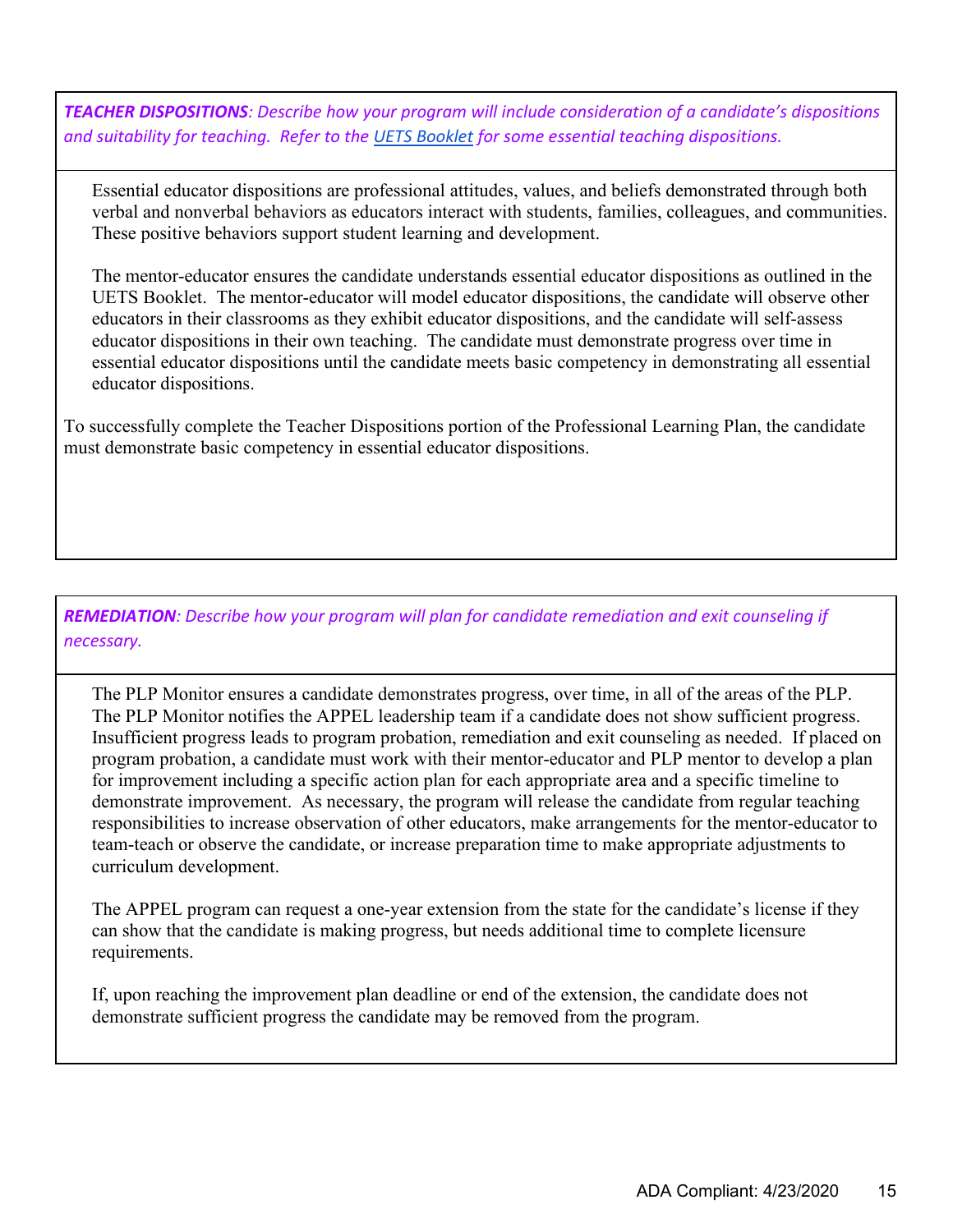*PEDAGOGICAL PERFORMANCE ASSESSMENT (PPA) PREPARATION: What state superintendent-approved pedagogical performance assessment will you require for your candidates? Describe how you will prepare candidates for and implement the pedagogical performance assessment.*

Guided by the USBE pedagogical performance assessment standards, USBE approved two national pedagogical performance assessments. [The LEA must choose one of these assessments to use in their APPEL program and state it in the application.]

- Educational Testing Service's PPAT [Monica Beane, [mbeane@ets.org\]](mailto:mbeane@ets.org)
- Pearson's edTPA [Kellie Crawford, [Kellie.Crawford@pearson.com\]](mailto:Kellie.Crawford@pearson.com)

The selected assessment provider (ETS or Pearson) works with the APPEL program to ensure sufficient understanding and training in the assessment. The PPA Specialist attends all training sessions before meeting with candidates to ensure they understand the requirements of the assessment tasks. As part of a candidate's preparation, the PPA Specialist can conduct and review different assessment task assignments to build candidate understanding of the tasks prior to when the candidate begins the pedagogical performance assessment.

Once the candidate begins the pedagogical performance assessment, the PPA Specialist monitors the candidate's progress and offers support as allowed throughout the PPA assessment process and related provider/vendor guidelines.

To successfully complete the Pedagogical Performance Assessment portion of the Professional Learning Plan, the candidate must meet, at minimum, the state-established cut-score for the PPA.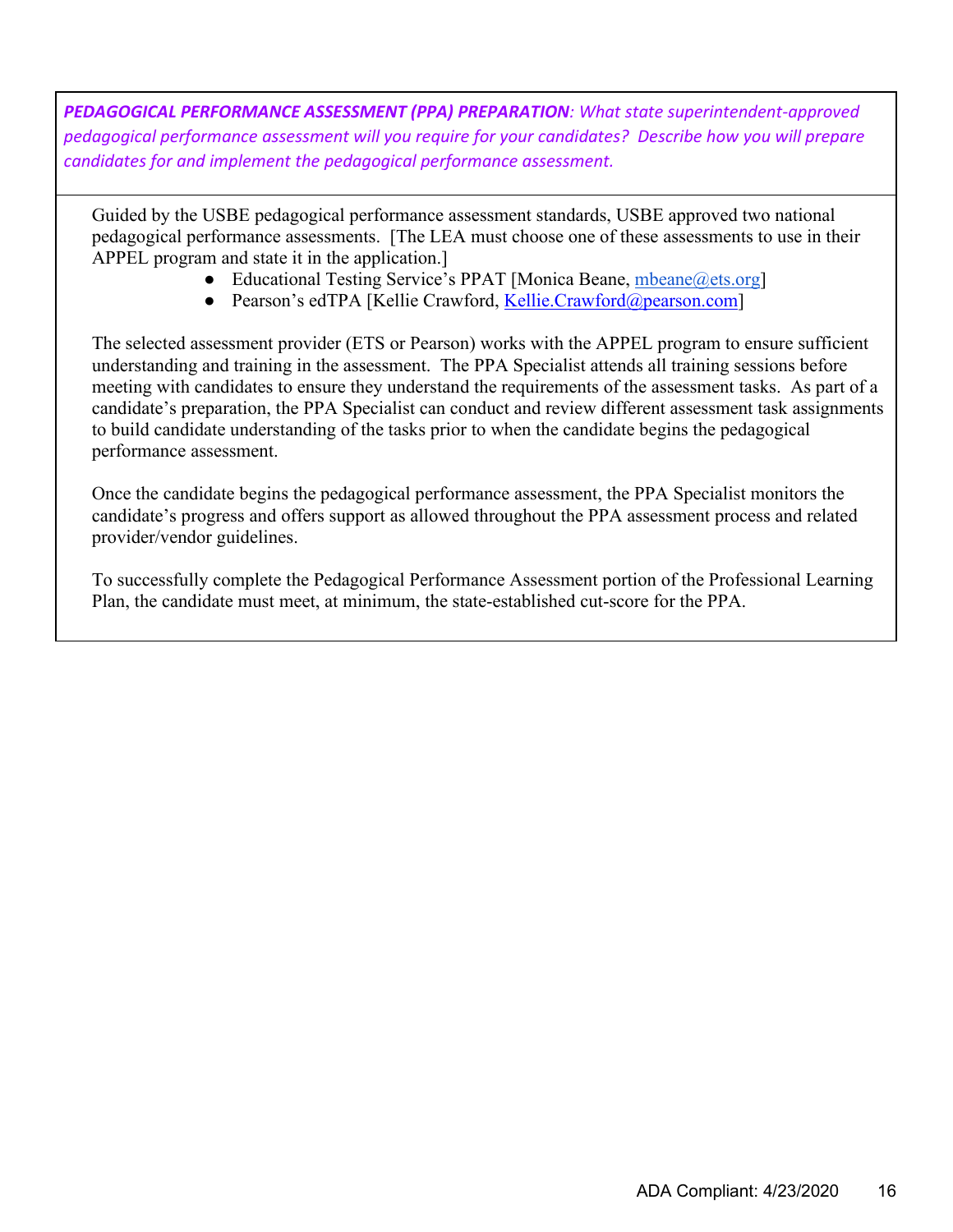*RECORD MANAGEMENT: Describe how you will manage the documents, records, and workflow required for the APPEL program.*

USBE provides initial training on how to manage and organize the documents and records required in the program for all candidates. Please see the list below of the documents that each APPEL program is expected to collect/maintain. This list will outline the appropriate evidence that candidates in your program have met all competencies and requirements.

#### **Program Documentation:**

• Tracking of both local and state professional development syllabi, and attendance along with followup event logs used to build capacity of the APPEL Leadership Team and mentor-educators.

#### **Candidate Documentation:**

- Official transcripts from regionally accredited institutions and CTE certifications and work experience documenting progressive progress.
- PLP documentation including, but not limited to:
	- Transcript reviews including course descriptions, etc. including endorsement form(s).
	- Draft PLP and subsequent updates and final versions as the candidate progresses toward Professional licensure.
	- Documentation of communications related to the candidate's progress.
	- Notes from consultation meetings, clinical experiences, and reflection conversations.
	- Relevant educator artifacts to document progress and evidence of competency.

#### **Document Storage:**

- Create a naming protocol for candidate electronic folders and files such as transcripts, endorsement forms, certifications, PLPs, etc. to allow for multiple copies to be received and stored over time.
- Create a personal, private, password-protected storage area for the candidate to develop and maintain personal artifacts.
- Create a shared, password-protected storage area to house APPEL documents. Create a document sharing strategy to give restricted access to PLPs from draft to completion.
- Set up bookmarks, etc. for searching for course descriptions, regional accreditation status, MIDAS transcripts, etc. to support the transcript review process
- Create a tracking process to manage clinical experience schedules, consultation events, coursework progress, and shared documentation for each candidate.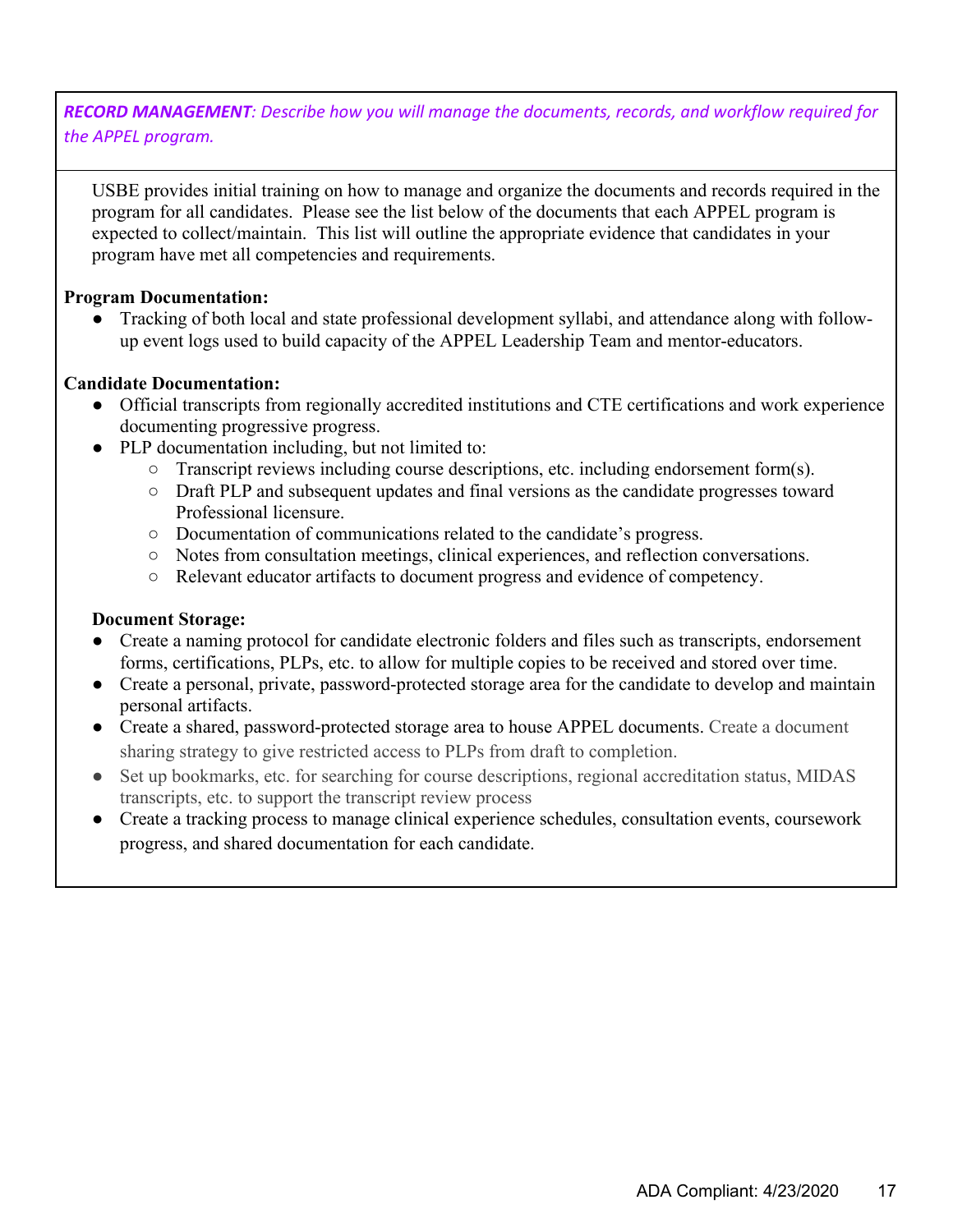*PERSONNEL PROFESSIONAL DEVELOPMENT: How will your APPEL Program Director build and maintain the capacity of program personnel in their duties and responsibilities? Please describe how your LEA program will continue to ensure personnel are consistent and confident in their responsibilities and duties. Describe*  how staff turn-over is handled. Consider LEA-specific needs of training and monitoring personnel *effectiveness as well as personnel staff changes.*

USBE provides initial training for program leadership.

- 1. Technical assistance (boot-camp) for application to become an approved APPEL program.
- 2. Technical assistance for each job role (Program Director, Transcript Reviewer, etc.)
- 3. Technical assistance for records management strategies
- 4. State-level mentor training for APPEL mentor-educators
- 5. State-level administrator evaluation training

LEAs will meet together annually as an APPEL Leadership Team to determine if personnel training is sufficient and develop action plans to adjust/augment personnel capacity as needed.

USBE will support APPEL network groups to foster collaboration, share resources, strengthen personnel practice, and provide support for programs.